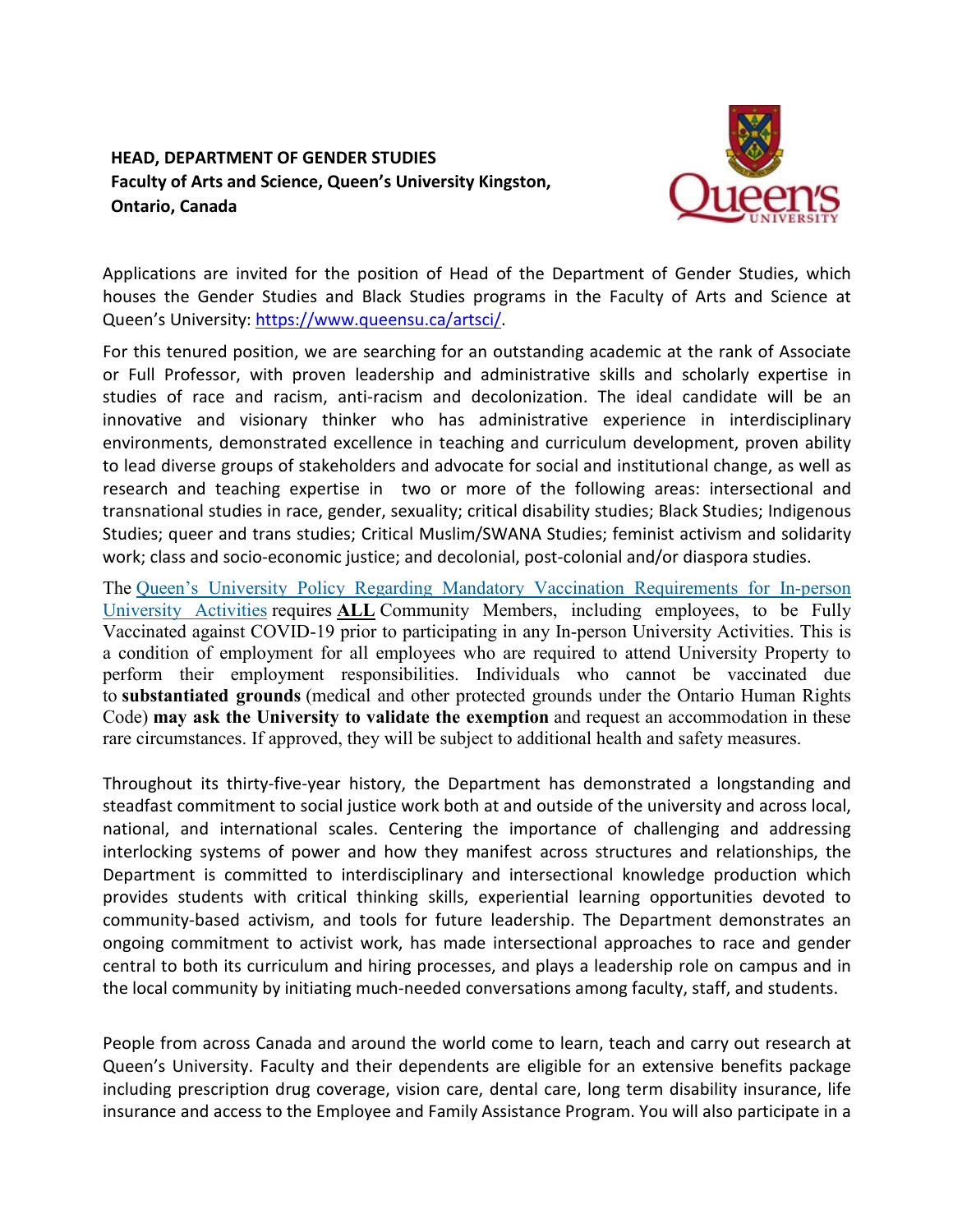pension plan. Tuition assistance is available for qualifying employees, their spouses and dependent children. Queen's values families and is pleased to provide a 'top up' to government parental leave benefits for eligible employees on maternity/parental leave. In addition, Queen's provides partial reimbursement for eligible daycare expenses for employees with dependent children in daycare. Details are set out in the Queen's-QUFA Collective Agreement. For more information on employee benefits, see **Queen's Human Resources**.

Additional information about Queen's University can be found on the [Faculty Recruitment and](http://www.queensu.ca/facultyrecruitment)  [Support](http://www.queensu.ca/facultyrecruitment) website. The University is situated on the traditional territories of the Haudenosaunee and Anishinaabe, in historic Kingston on the shores of Lake Ontario. Kingston's residents enjoy an outstanding quality of life with a wide range of cultural, recreational, and creative opportunities. Visi[t Inclusive Queen's](https://www.queensu.ca/inclusive/) for information on equity, diversity and inclusion resources and initiatives.

Applications are to be directed to: Lynda Jessup, Chair of the Search Committee, c/o Danielle Gugler, Faculty of Arts and Science, Queen's University. Electronic submissions can be forwarded to [danielle.gugler@queensu.ca.](mailto:danielle.gugler@queensu.ca) Applicants who prefer to send their submission by post, please contact [danielle.gugler@queensu.ca](mailto:danielle.gugler@queensu.ca) All applications must be submitted by Monday, February 14 2022.

A complete application consists of:

- a cover letter (including one of the two statements regarding Canadian citizenship / permanent resident status specified in the following paragraph);
- a current Curriculum Vitae (including a list of publications);
- a 2-page statement outlining experience in administration and leadership
- a 2-page statement of research interests;
- a 1-2-page teaching philosophy statement; and,
- The names and contact information of three references.

References, representative publications, and teaching outlines and evaluations will be collected only at the short list stage.

To comply with federal laws, the University is obliged to gather statistical information as to how many applicants for each job vacancy are Canadian citizens / permanent residents of Canada.

Applicants need not identify their country of origin or citizenship; however, all applications must include one of the following statements: "I am a Canadian citizen / permanent resident of Canada"; OR, "I am not a Canadian citizen / permanent resident of Canada". Applications that do not include this information will be deemed incomplete.

The University invites applications from all qualified individuals. Queen's is strongly committed to employment equity, diversity and inclusion in the workplace and encourages applications from Black, racialized/visible minority and Indigenous/Aboriginal people, women, persons with disabilities, and 2SLGBTQ+ persons. All qualified candidates are encouraged to apply; however, in accordance with Canadian immigration requirements, Canadian citizens and permanent residents of Canada will be given priority.

In addition, the impact of certain circumstances that may legitimately affect a nominee's record of research achievement will be given careful consideration when assessing the nominee's research productivity. Candidates are encouraged to provide any relevant information about their